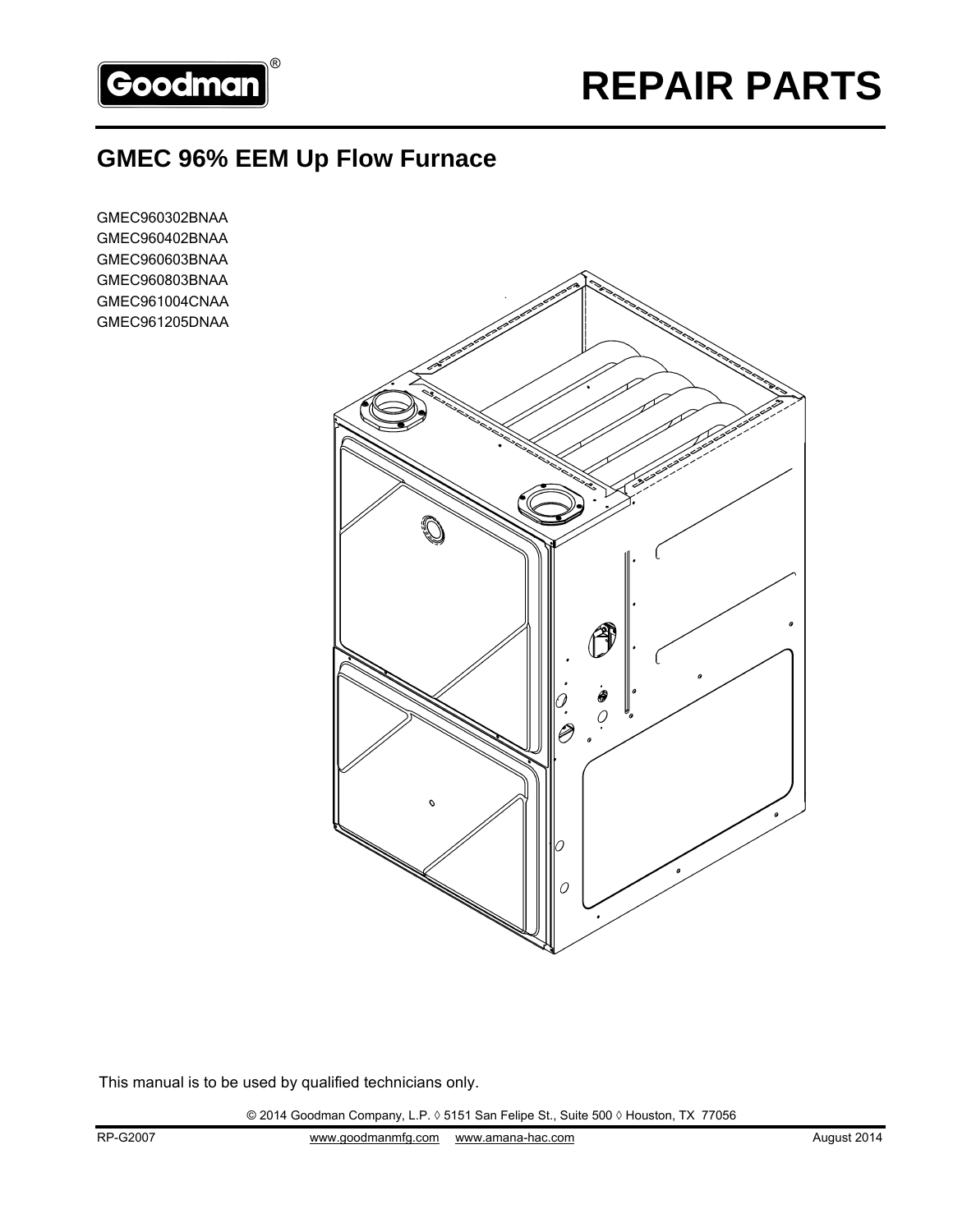### **Index**

| <b>Functional Parts List</b> |  |
|------------------------------|--|
| Illustration and Parts       |  |

*Views shown are for parts illustrations only, not servicing procedures*

Short 90% Furnace Project

### **Text Codes:**

AR - As Required NA - Not Available NS - Not Shown 00000000 - See Note QTY - Quantity Example (QTY 3) (If Quantity not shown, Quantity = 1) M - Model Example (M1) (If M Code not shown, then part is used on all Models)

### **Expanded Model Nomenclature:**

| Example      |  |  |
|--------------|--|--|
| M1 - Model#1 |  |  |
| M2 - Model#2 |  |  |
| M3 - Model#3 |  |  |

Goodman Company, L.P. is not responsible for personal injury or property damage resulting from improper service. Review all service information before beginning repairs.

Warranty service must be performed by an authorized technician, using authorized factory parts. If service is required after the warranty expires, Goodman Company, L.P. also recommends contacting an authorized technician and using authorized factory parts.

Goodman Company, L.P. reserves the right to discontinue, or change at any time, specifications or designs without notice or without incurring obligations.

For assistance within the U.S.A. contact: Consumer Affairs Department Goodman Company, L.P. 7401 Security Way Houston, Texas 77040 877-254-4729-Telephone 713-863-2382-Facsimile

International Division Goodman Company, L.P. 7401 Security Way Houston, Texas 77040 713-861-2500-Telephone 713-863-2382-Facsimile For assistance outside the U.S.A. contact: International Division<br>Goodman Company,<br>7401 Security Way<br>Houston, Texas 7704<br>713-861-2500-Teleph<br>713-863-2382-Facsir<br>713-863-2382-Facsir<br>www.goodmanmfg.com www.amana-hac.com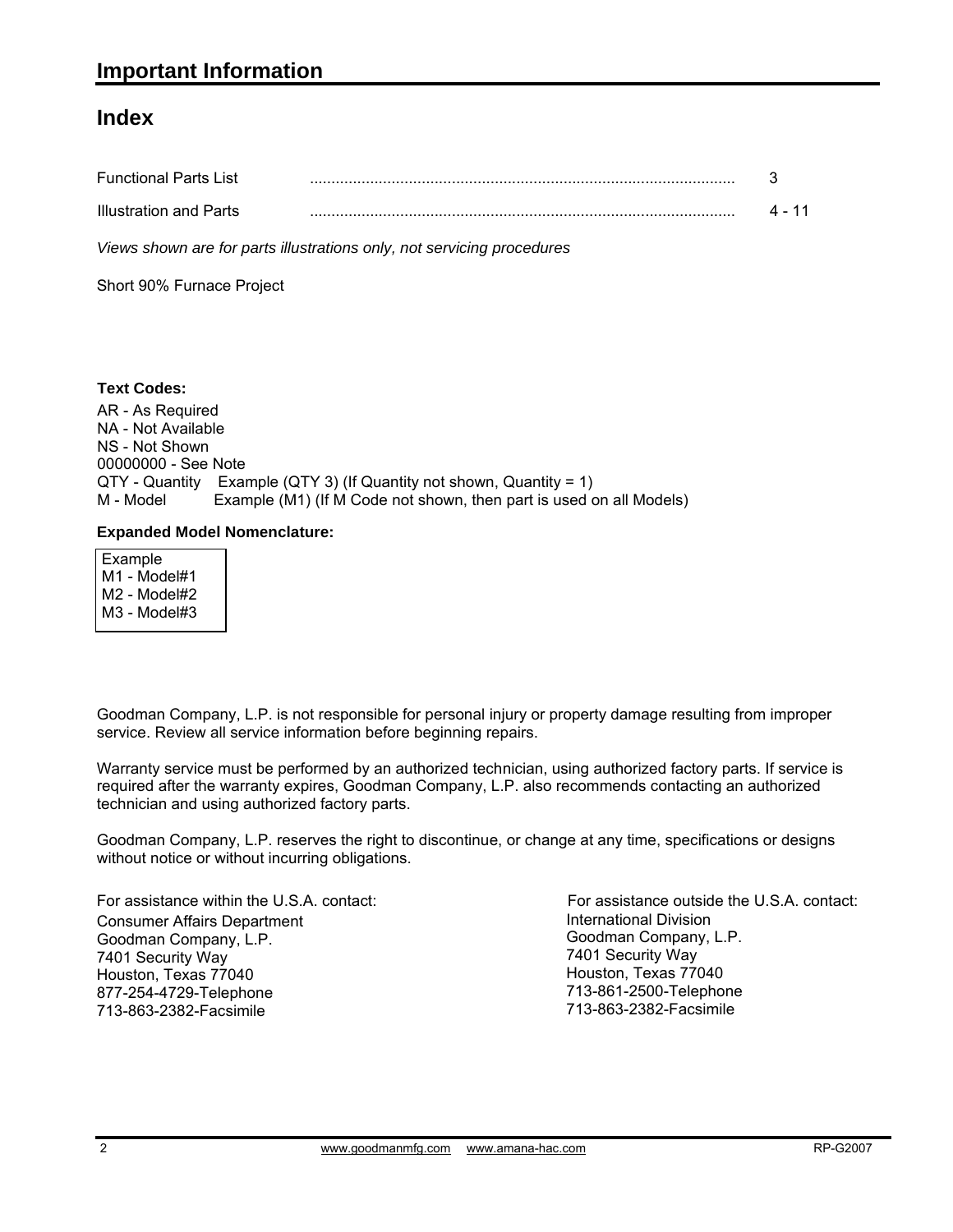### **Functional Parts**

| Part<br>No: | <b>Description:</b>                           |
|-------------|-----------------------------------------------|
|             |                                               |
| 0163F00017  | BECKETT BURNER (QTY A/R)                      |
| 0271F00159  | BLOWER SHELL & WHEEL ASSY (M3, M4)            |
| 0271F00161  | BLOWER SHELL & WHEEL ASSY (M5)                |
| 0271F00163  | BLOWER SHELL & WHEEL ASSY (M6)                |
| 764740      | BLWR BLK-OFF, 10X8 (M1, M2)                   |
| 2939203     | BLWR SCROLL 10X8 (M1, M2)                     |
| 0130F00010  | <b>FLAME SENSOR</b>                           |
| 0151M00027  | <b>GAS VALVE</b>                              |
| 0257F00239  | HEAT EXCHANGER ASSY (M4)                      |
| 0257F00236  | HEAT EXCHANGER ASSY (M1, M2)                  |
| 0257F00374  | HEAT EXCHANGER ASSY. (M3)                     |
| 0257F00393  | HEAT EXCHANGER ASSY. (M5)                     |
| 0257F00390  | HEAT EXCHANGER ASSY. (M6)                     |
| B1370818    | <b>INTERLOCK SWITCH</b>                       |
| 10123534    | MANUAL RESET LIMIT - ROS (M5)                 |
| 10123530    | MANUAL RESET LIMIT - ROS (M4)                 |
| 10123527    | MANUAL RESET LIMIT - ROS (M6)                 |
| 10123539    | MANUAL RESET LIMIT - ROS (M1, M2, M3)         |
| 0131F00033  | MOTOR, BLOWER (M2)                            |
| 0131F00037  | MOTOR, BLOWER (M6)                            |
| 0131F00036  | MOTOR, BLOWER (M5)                            |
| 0131F00035  | MOTOR, BLOWER (M4)                            |
| 0131F00034  | MOTOR, BLOWER (M3)                            |
| 0131F00032  | MOTOR, BLOWER (M1)                            |
| PCBBF133    | PCB, IGNITION, HSI, INTEG.                    |
| 0130F00481  | PRESSURE SWITCH (-.1 (COL BOX))               |
| 0130F00472  | PRESSURE SWITCH (-.67 / -1.15) (M5)           |
| 0130F00471  | PRESSURE SWITCH (-.72 / -.97) (M2)            |
| 0130F00474  | PRESSURE SWITCH (-.72 / -1.47) (M4)           |
| 0130F00433  | PRESSURE SWITCH (-.72 / -.97) (M1)            |
| 0130F00446  | PRESSURE SWITCH (-.76 / -1.25) (M6)           |
| 0130F00473  | PRESSURE SWITCH (-.92 / -1.47) (M3)           |
| 0130F00038  | PRIMARY LIMIT - LT BLUE 120° (AUX) (QTY 2)    |
| 0130F00036  | PRIMARY LIMIT - PINK (M6)                     |
| 20162906    | PRIMARY LIMIT - WHITE (M5)                    |
| 0130F00105  | PRIMARY LIMIT SWITCH (M3, M4)                 |
| 20162904    | PRIMARY LIMIT-TEMPERATURE CONTROL<br>(M1, M2) |
| 0130F00008  | SINI IGNITOR                                  |
| 0130M00140  | TRANSFORMER, 120V TO 24V,40VA                 |
| 0150M00043  | WHEEL, BLOWER (10 X 8) (M1, M2)               |

#### **SPECIAL PARTS**

0161F00000P GOODMAN NAMEPLATE

#### **Expanded Model Nomenclature**

- M1 GMEC960302BNAA
- M2 GMEC960402BNAA
- M3 GMEC960603BNAA
- M4 GMEC960803BNAA
- M5 GMEC961004CNAA
- M6 GMEC961205DNAA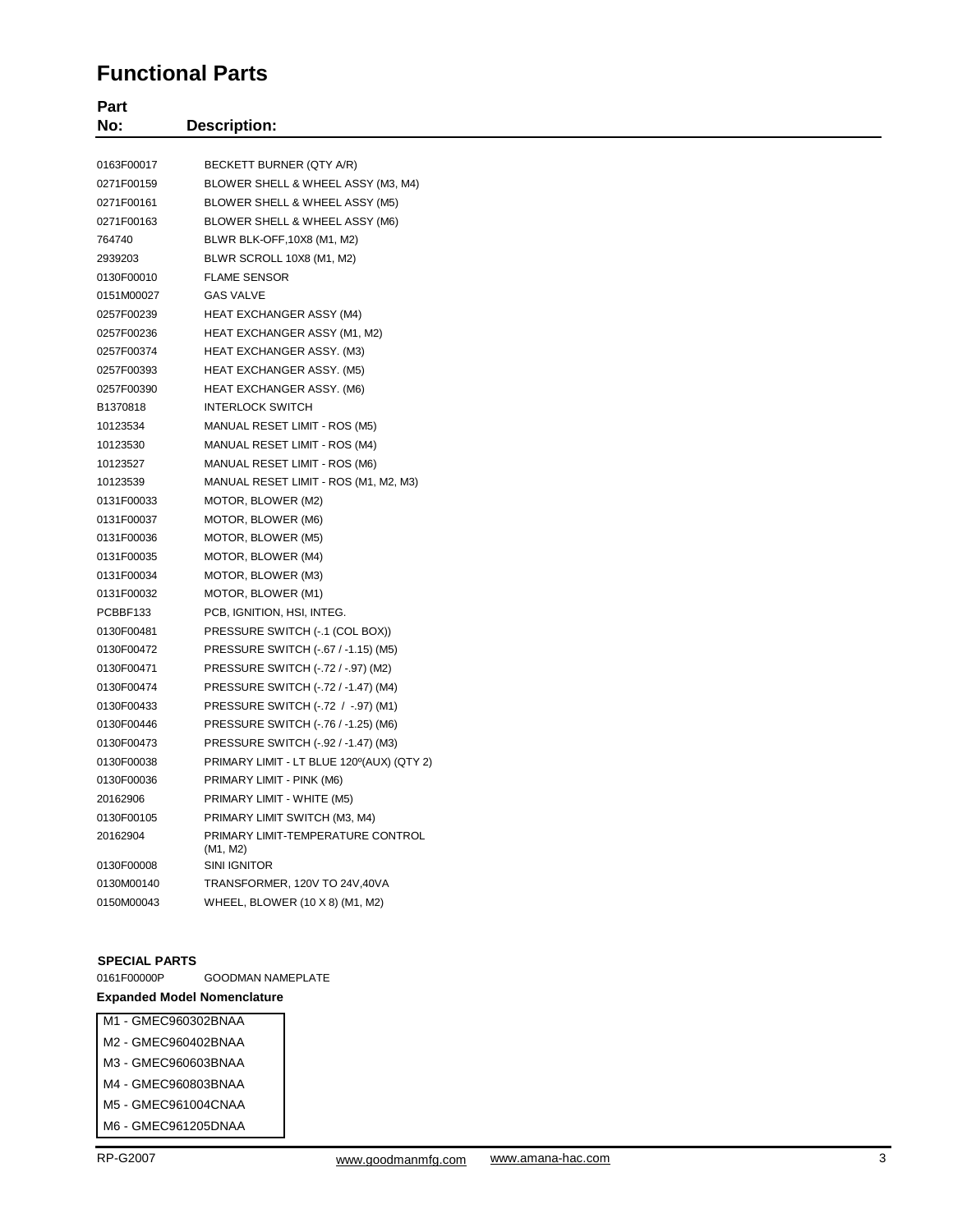## **Cabinet**

Image 1



122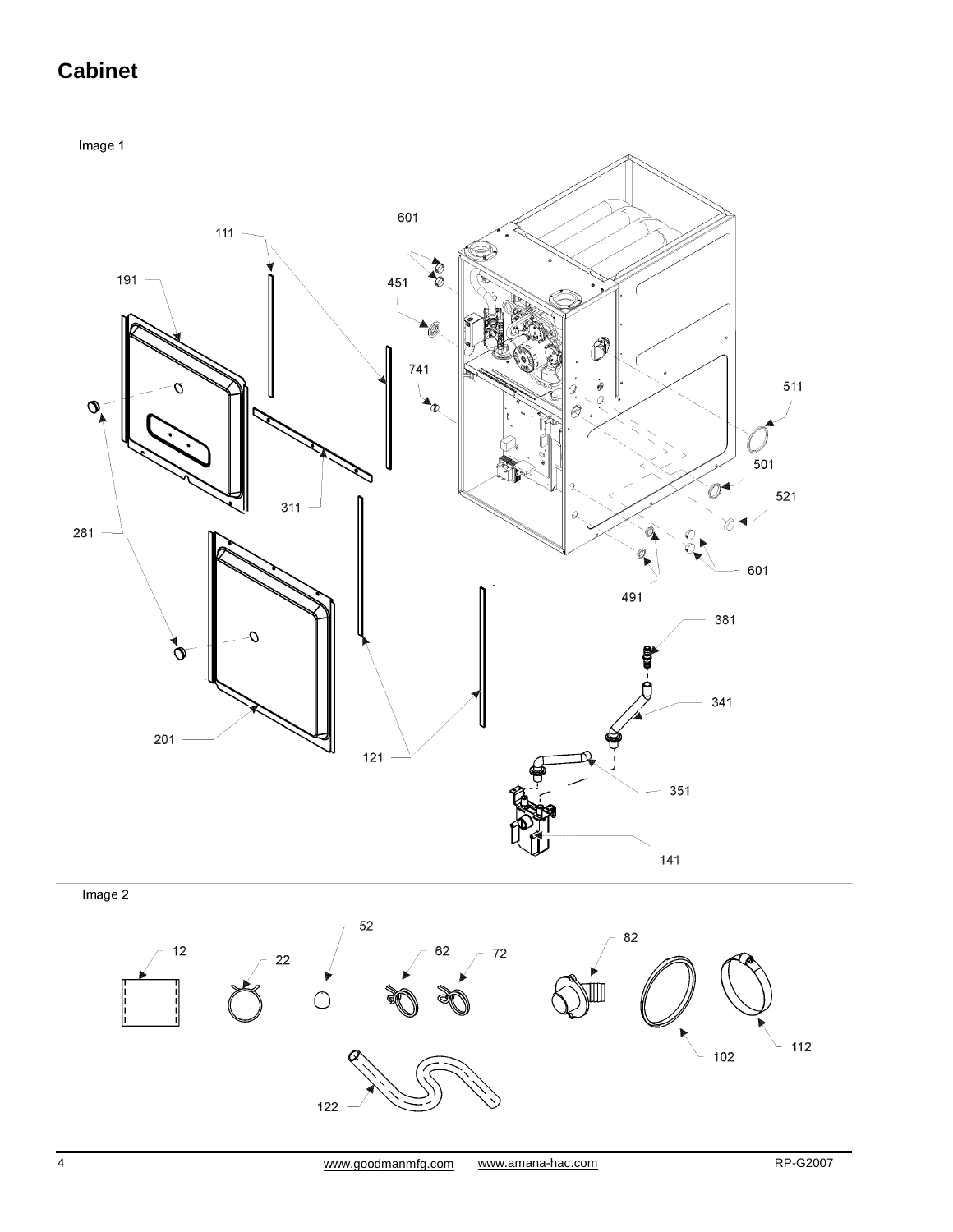## **Cabinet**

|           | <b>Ref. Part</b>                   |                     |                                         |  | Ref. Part |                     |  |
|-----------|------------------------------------|---------------------|-----------------------------------------|--|-----------|---------------------|--|
|           | No: No:                            | <b>Description:</b> |                                         |  | No: No:   | <b>Description:</b> |  |
| Image 1:  |                                    |                     |                                         |  |           |                     |  |
| 111       | 0154F00024                         | GASKET (QTY 2)      |                                         |  |           |                     |  |
| 121       | 0154F00023                         | GASKET (QTY 2)      |                                         |  |           |                     |  |
| 141       | 0161F00046                         | <b>DRAIN TRAP</b>   |                                         |  |           |                     |  |
| 191       | 0121F00292DG                       |                     | DOOR ACCESS 21" PNT (M5)                |  |           |                     |  |
| 191       | 0121F00291DG                       |                     | DOOR, ACCESS 17.5" PNT (M1, M2, M3, M4) |  |           |                     |  |
| 191       | 0121F00293DG                       |                     | DOOR, ACCESS 24.5" PNT (M6)             |  |           |                     |  |
| 201       | 0121F00288DG                       |                     | DOOR, BLOWER 17.5" PNT (M1, M2, M3, M4) |  |           |                     |  |
| 201       | 0121F00289DG                       |                     | DOOR, BLOWER 21" PNT (M5)               |  |           |                     |  |
| 201       | 0121F00290DG                       |                     | DOOR, BLOWER 24.5" PNT (M6)             |  |           |                     |  |
| 281       | B1392139                           |                     | VIEW PORT BUSHING-BLOWER DOOR (QTY 2)   |  |           |                     |  |
| 311       | 0154F00020                         |                     | DECK GASKET (M1, M2, M3, M4)            |  |           |                     |  |
| 311       | 0154F00021                         |                     | DECK GASKET (M5)                        |  |           |                     |  |
| 311       | 0154F00022                         |                     | DECK GASKET (M6)                        |  |           |                     |  |
| 341       | 0164F00007                         |                     | ELBOW/TRAP HOSE                         |  |           |                     |  |
| 351       | 0164F00006                         |                     | <b>COVER/TRAP HOSE</b>                  |  |           |                     |  |
| 381       | 0161F00047                         |                     | <b>BARDED HOSE COUPLING</b>             |  |           |                     |  |
| 451       | M0501301                           | PIPE GROMMET        |                                         |  |           |                     |  |
| 491       | M0570808                           |                     | BUTTON PLUG (QTY 3)                     |  |           |                     |  |
| 501       | M0570806                           | <b>BUTTON PLUG</b>  |                                         |  |           |                     |  |
| 511       | M0570807                           | <b>BUTTON PLUG</b>  |                                         |  |           |                     |  |
| 521       | 0161M00027                         | <b>HOLE PLUG</b>    |                                         |  |           |                     |  |
| 601       | B1392021                           |                     | PLASTIC PLUG, 1" (2713-BLK) (QTY 4)     |  |           |                     |  |
| 741       | B1392104                           |                     | UNIVERSAL BUSHING UB 875                |  |           |                     |  |
| ΝS        | M0310345                           |                     | BUTTON PLUG (QTY 2)                     |  |           |                     |  |
| ΝS        | 0161F00000P                        |                     | <b>GOODMAN NAMEPLATE</b>                |  |           |                     |  |
| <b>NS</b> | 0163M00049                         |                     | HOSE CLAMP (QTY 3)                      |  |           |                     |  |
| Image 2:  |                                    |                     |                                         |  |           |                     |  |
| 12        | 10254303                           |                     | RUBBER COUPLING                         |  |           |                     |  |
| 22        | M0119207                           |                     | HOSE CLAMP (QTY 3)                      |  |           |                     |  |
| 52        | A1781105                           | VINYL CAP .500      |                                         |  |           |                     |  |
| 62        | B1810011                           |                     | HOSE CLAMP 1.25                         |  |           |                     |  |
| 72        | B1810005                           |                     | VINYL CAP CLAMP                         |  |           |                     |  |
| 82        | 0161F00048                         |                     | 45 DEGREE BARB/PVC PIPE COUPLING        |  |           |                     |  |
| 102       | M0570807                           | <b>BUTTON PLUG</b>  |                                         |  |           |                     |  |
| 112       | 0163M00049                         |                     | HOSE CLAMP (QTY 3)                      |  |           |                     |  |
| 122       | 0164M00002                         |                     | PRESSURE SWITCH HOSE (QTY 2)            |  |           |                     |  |
|           | <b>Expanded Model Nomenclature</b> |                     |                                         |  |           |                     |  |
|           | M1 - GMEC960302BNAA                |                     |                                         |  |           |                     |  |
|           | M2 - GMEC960402BNAA                |                     |                                         |  |           |                     |  |
|           | M3 - GMEC960603BNAA                |                     |                                         |  |           |                     |  |
|           | M4 - GMEC960803BNAA                |                     |                                         |  |           |                     |  |

M5 - GMEC961004CNAA

M6 - GMEC961205DNAA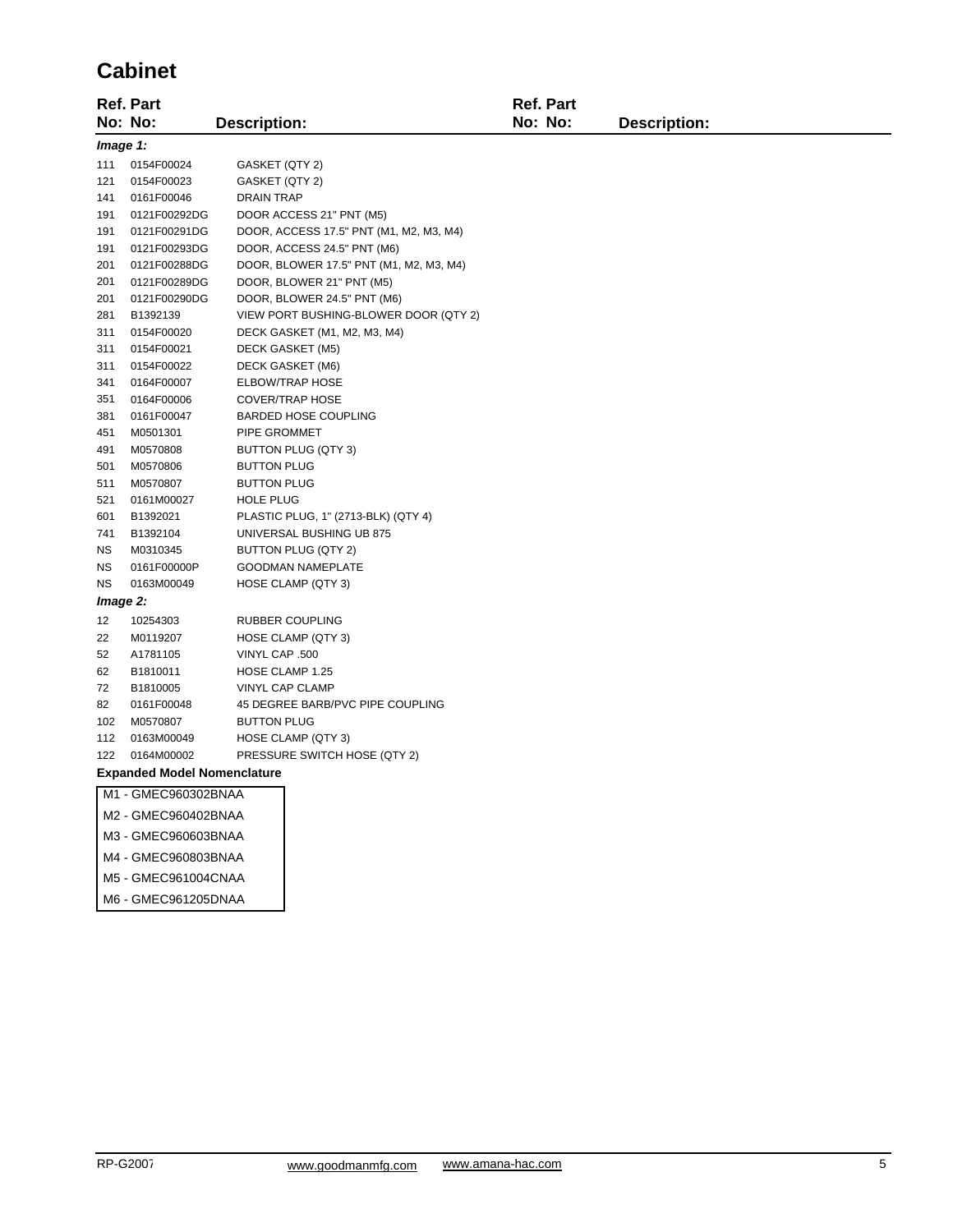## **Blower Assembly**

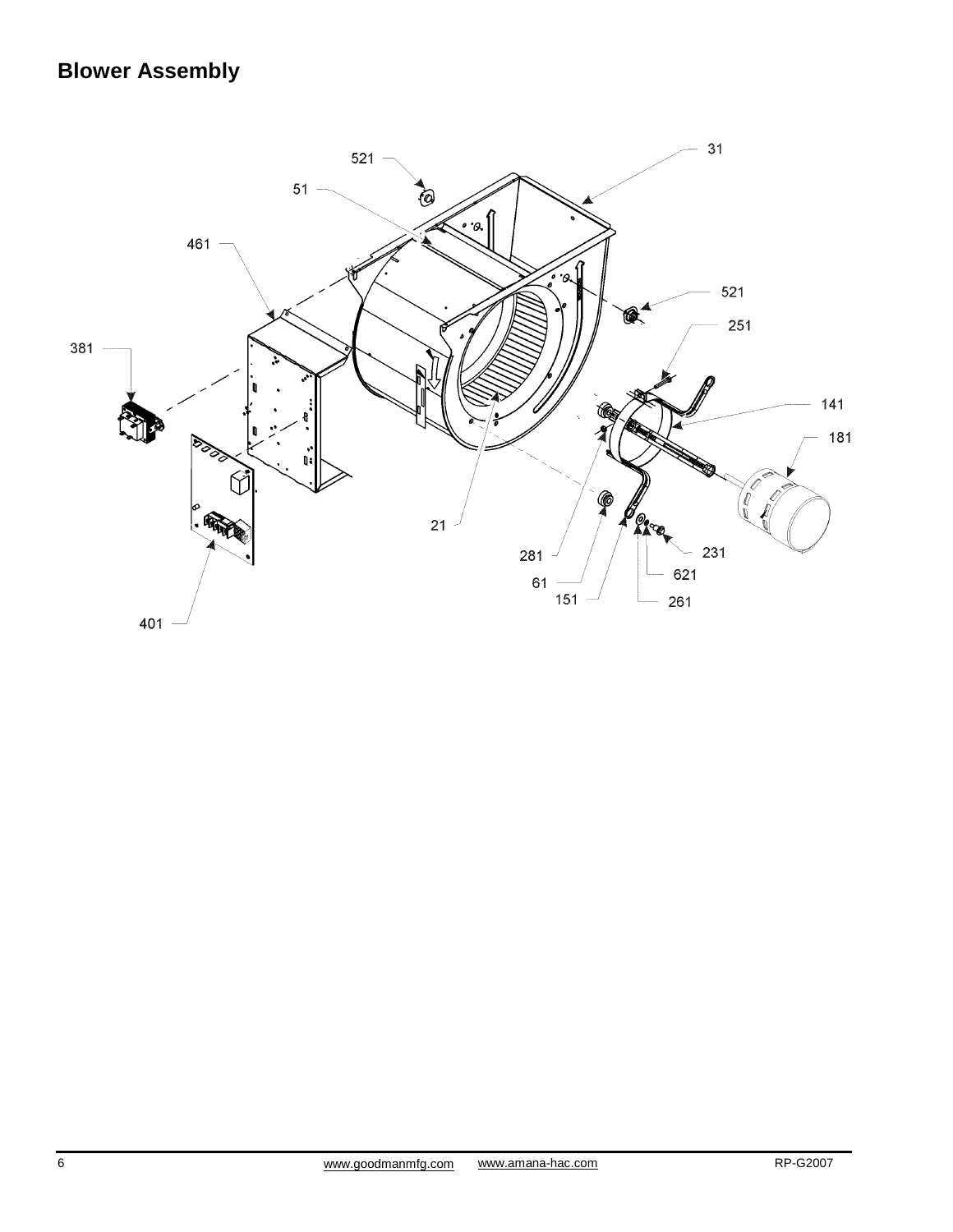## **Blower Assembly**

|                                    | <b>Ref. Part</b>    |                     |                                            | <b>Ref. Part</b> |                     |  |
|------------------------------------|---------------------|---------------------|--------------------------------------------|------------------|---------------------|--|
|                                    | No: No:             | <b>Description:</b> |                                            | No: No:          | <b>Description:</b> |  |
|                                    | Image 1:            |                     |                                            |                  |                     |  |
| 21                                 | 0150M00043          |                     | WHEEL, BLOWER (10 X 8) (M1, M2)            |                  |                     |  |
| 31                                 | 0271F00159          |                     | BLOWER SHELL & WHEEL ASSY (M3, M4)         |                  |                     |  |
| 31                                 | 0271F00161          |                     | BLOWER SHELL & WHEEL ASSY (M5)             |                  |                     |  |
| 31                                 | 0271F00163          |                     | BLOWER SHELL & WHEEL ASSY (M6)             |                  |                     |  |
| 31                                 | 2939203             |                     | BLWR SCROLL 10X8 (M1, M2)                  |                  |                     |  |
| 51                                 | 764740              |                     | BLWR BLK-OFF, 10X8 (M1, M2)                |                  |                     |  |
| 61                                 | A4002702            |                     | BLOWER MOTOR GROMMET (M5, M6)              |                  |                     |  |
| 141                                | 0121M00038          |                     | MOTOR MOUNT BAND (M1, M2, M3, M4)          |                  |                     |  |
| 141                                | 10441601            |                     | MOTOR MOUNT BAND (M5, M6)                  |                  |                     |  |
| 151                                | 10441501            |                     | MOTOR MOUNT ARM (M5, M6)                   |                  |                     |  |
| 151                                | B1376857            |                     | MOTOR MOUNT ARM (M1, M2, M3, M4)           |                  |                     |  |
| 181                                | 0131F00032          |                     | MOTOR, BLOWER (M1)                         |                  |                     |  |
| 181                                | 0131F00033          |                     | MOTOR, BLOWER (M2)                         |                  |                     |  |
| 181                                | 0131F00034          |                     | MOTOR, BLOWER (M3)                         |                  |                     |  |
| 181                                | 0131F00035          |                     | MOTOR, BLOWER (M4)                         |                  |                     |  |
| 181                                | 0131F00036          |                     | MOTOR, BLOWER (M5)                         |                  |                     |  |
| 181                                | 0131F00037          |                     | MOTOR, BLOWER (M6)                         |                  |                     |  |
| 231                                | M0221461            |                     | TC SCREW (M5, M6)                          |                  |                     |  |
| 231                                | M0250565            |                     | TC SCREW 1.25" (M1, M2, M3, M4)            |                  |                     |  |
| 251                                | M0267144            |                     | MACHINE SCREW (M5, M6)                     |                  |                     |  |
| 251                                | B1393323            | M2, M3, M4)         | MACHINE SCREW HWH 1/4-20 X 1-1/2 BZ (M1,   |                  |                     |  |
| 261                                | M0274008            |                     | FLAT WASHER (M5, M6)                       |                  |                     |  |
| 261                                | B1392918            |                     | FLAT WASHER 1/4 ID X 1 OD (M1, M2, M3, M4) |                  |                     |  |
| 281                                | M0282015            |                     | KEPS NUT (M5, M6)                          |                  |                     |  |
| 381                                | 0130M00140          |                     | TRANSFORMER, 120V TO 24V,40VA              |                  |                     |  |
| 401                                | PCBBF133            |                     | PCB, IGNITION, HSI, INTEG.                 |                  |                     |  |
| 461                                | 0121F00464          |                     | CONTROL MOUNTING PLATE                     |                  |                     |  |
| 521                                | 0130F00038          |                     | PRIMARY LIMIT - LT BLUE 120° (AUX) (QTY 2) |                  |                     |  |
| 621                                | B1392820            |                     | SLIT LOCK WASHER (M5, M6)                  |                  |                     |  |
| ΝS                                 | B1392021            |                     | 1" PLASTIC PLUG (QTY 4)                    |                  |                     |  |
| ΝS                                 | 0259F00024          |                     | HARNESS - BLOWER                           |                  |                     |  |
| <b>Expanded Model Nomenclature</b> |                     |                     |                                            |                  |                     |  |
|                                    | M1 - GMEC960302BNAA |                     |                                            |                  |                     |  |
|                                    | M2 - GMEC960402BNAA |                     |                                            |                  |                     |  |
|                                    | M3 - GMEC960603BNAA |                     |                                            |                  |                     |  |
|                                    | M4 - GMEC960803BNAA |                     |                                            |                  |                     |  |
|                                    | M5 - GMEC961004CNAA |                     |                                            |                  |                     |  |
|                                    | M6 - GMEC961205DNAA |                     |                                            |                  |                     |  |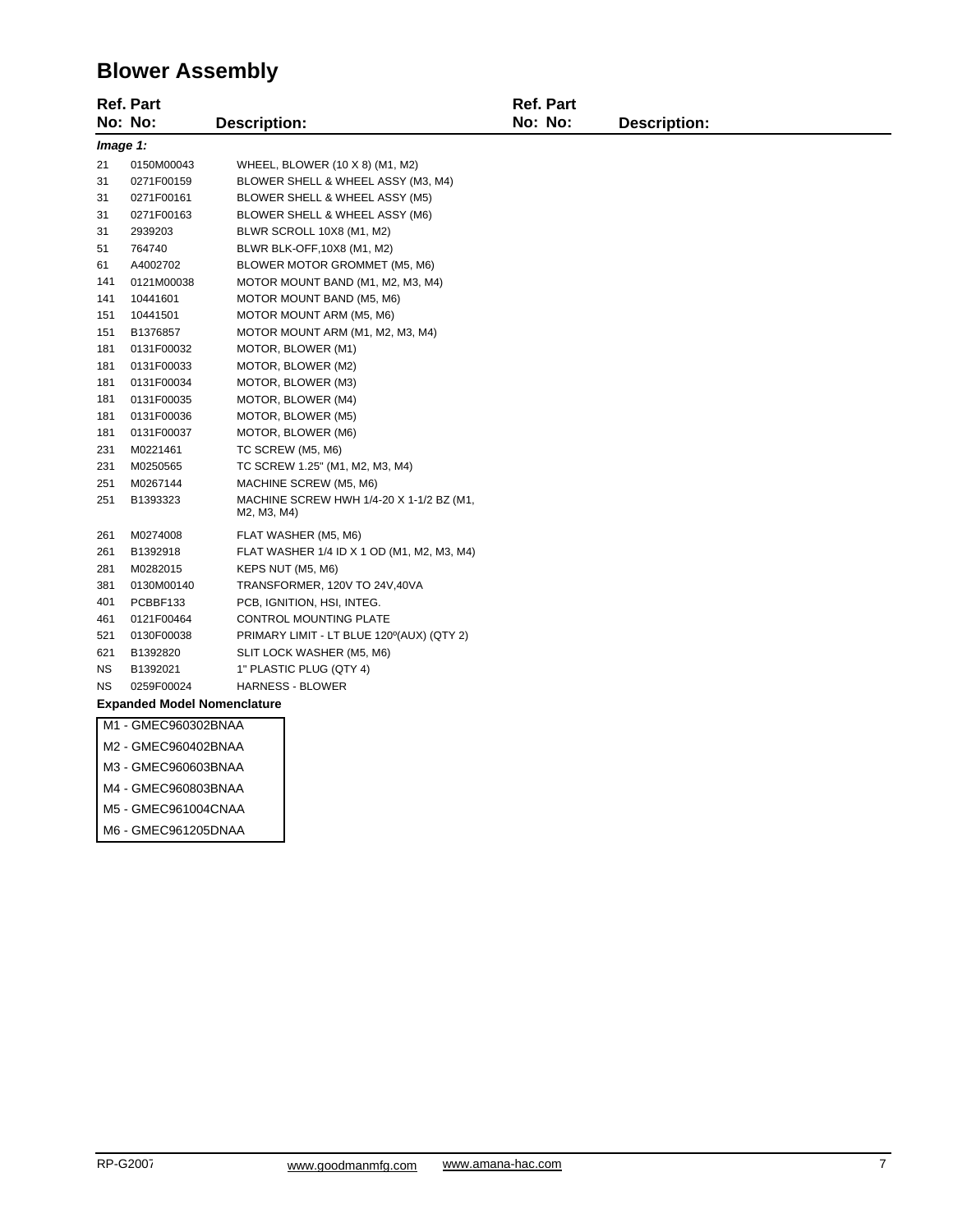## **Chassis**

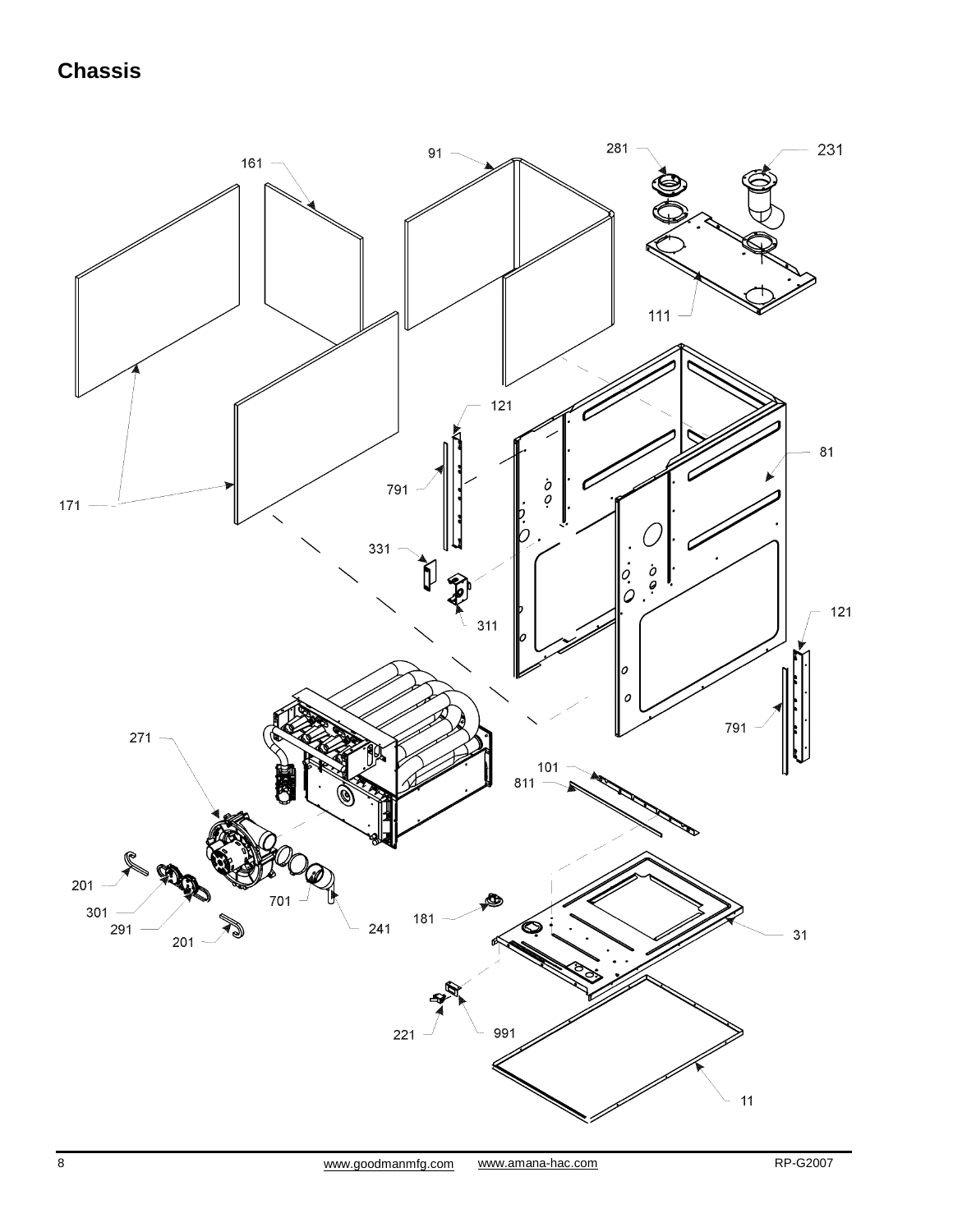## **Chassis**

|                     | <b>Ref. Part</b>                   |                     |                                                                            | Ref. Part |              |
|---------------------|------------------------------------|---------------------|----------------------------------------------------------------------------|-----------|--------------|
|                     | No: No:                            | <b>Description:</b> |                                                                            | No: No:   | Description: |
| Image 1:            |                                    |                     |                                                                            |           |              |
| 11                  | 0121F00386DG                       |                     | BASEPAN, UPFLOW PNT (M1, M2, M3, M4)                                       |           |              |
| 11                  | 0121F00387DG                       |                     | BASEPAN, UPFLOW PNT (M5)                                                   |           |              |
| 11                  | 0121F00388DG                       |                     | BASEPAN, UPFLOW PNT (M6)                                                   |           |              |
| 31                  | 0121F00285                         |                     | DECK, BLOWER 17.5 (M1, M2, M3, M4)                                         |           |              |
| 31                  | 0121F00286                         |                     | DECK, BLOWER 21 (M5)                                                       |           |              |
| 31                  | 0121F00287                         |                     | DECK, BLOWER 24.5 (M6)                                                     |           |              |
| 81                  | 0121F00282                         |                     | WRAPPER, 17.5 (M1, M2, M3, M4)                                             |           |              |
| 81                  | 0121F00283                         |                     | <b>WRAPPER, 21 (M5)</b>                                                    |           |              |
| 81                  | 0121F00284                         |                     | WRAPPER, 24.5 (M6)                                                         |           |              |
| 91                  | 0160F00015                         |                     | INSULATION, HT EXCHANGER 17.5" (M1, M2, M3,                                |           |              |
|                     |                                    | M4)                 |                                                                            |           |              |
| 91                  | 0160F00016                         |                     | INSULATION, HT EXCHANGER 21" (M5)                                          |           |              |
| 91                  | 0160F00017                         |                     | INSULATION, HT EXCHANGER 24.5" (M6)                                        |           |              |
| 101                 | 0121F00314                         |                     | ANGLE, DECK (M1, M2, M3, M4)                                               |           |              |
| 101                 | 0121F00315                         |                     | ANGLE, DECK (M5)                                                           |           |              |
| 101                 | 0121F00316                         |                     | ANGLE, DECK (M6)                                                           |           |              |
| 111                 | 0121F00279DG                       |                     | PAINTED TOP, FURNACE 17.5 (M1, M2, M3, M4)                                 |           |              |
| 111                 | 0121F00280DG                       |                     | PAINTED TOP, FURNACE 21 (M5)                                               |           |              |
| 111                 | 0121F00281DG                       |                     | PAINTED TOP, FURNACE 24.5 (M6)                                             |           |              |
| 121                 | 0121F00313                         |                     | SIDE ANGLE (QTY 2)                                                         |           |              |
| 161                 | 0160F00012                         |                     | INSULATION-BACK 17.5" (M1, M2, M3, M4)                                     |           |              |
| 161                 | 0160F00013                         |                     | INSULATION-BACK 21" (M5)                                                   |           |              |
| 161                 | 0160F00014                         |                     | INSULATION-BACK 24.5" (M6)                                                 |           |              |
| 171                 | 0160F00018                         |                     | INSULATION, SIDE (QTY 2)                                                   |           |              |
| 181                 | 0159F00034                         |                     | HARNESS, WIRING                                                            |           |              |
| 181                 | 0159F00035                         |                     | HARNESS, WIRING                                                            |           |              |
| 181                 | 0159F00037                         |                     | HARNESS, WIRING                                                            |           |              |
| 201                 | 0164M00019                         |                     | PRESSURE SW HOSE 6" (QTY 2)                                                |           |              |
| 221                 | B1370818                           |                     | <b>INTERLOCK SWITCH</b>                                                    |           |              |
| 231                 | 0164F00002                         |                     | FLUE PIPE W/BEND                                                           |           |              |
| 241                 | 0164F00001                         |                     | ELBOW-FLUE, UPFLOW                                                         |           |              |
| 271                 | 0171M00002                         |                     | MOTOR-ID, BLOWER                                                           |           |              |
| 281                 | 0161F00037                         | <b>COUPLING</b>     |                                                                            |           |              |
| 291                 | 0130F00481                         |                     | PRESSURE SWITCH (-.1 (COL BOX))                                            |           |              |
| 301                 | 0130F00472                         |                     | PRESSURE SWITCH (-.67 / -1.15) (M5)                                        |           |              |
| 301                 | 0130F00471                         |                     | PRESSURE SWITCH (-.72 / -.97) (M2)                                         |           |              |
| 301                 | 0130F00474                         |                     | PRESSURE SWITCH (-.72 / -1.47) (M4)                                        |           |              |
| 301                 | 0130F00433                         |                     | PRESSURE SWITCH (-.72 / -.97) (M1)                                         |           |              |
| 301                 | 0130F00446                         |                     | PRESSURE SWITCH (-.76 / -1.25) (M6)<br>PRESSURE SWITCH (-.92 / -1.47) (M3) |           |              |
| 301                 | 0130F00473                         |                     |                                                                            |           |              |
| 311                 | 0161F00042                         | <b>JUNCTION BOX</b> |                                                                            |           |              |
| 331                 | 0161F00043                         |                     | <b>JUNCTION BOX LID</b>                                                    |           |              |
| 701<br>791          | M0326804<br>0154F00015             | TUBE PLUG           |                                                                            |           |              |
|                     |                                    | GASKET (QTY 2)      |                                                                            |           |              |
| 811<br>811          | 0154F00014<br>0154F00016           | GASKET (M5)         | GASKET (M1, M2, M3, M4)                                                    |           |              |
| 811                 | 20194607                           | GASKET (M6)         |                                                                            |           |              |
| 991                 | 0121F00389                         |                     | <b>BRACKET, DOOR SWITCH</b>                                                |           |              |
|                     | <b>Expanded Model Nomenclature</b> |                     |                                                                            |           |              |
|                     |                                    |                     |                                                                            |           |              |
| M1 - GMEC960302BNAA |                                    |                     |                                                                            |           |              |
|                     | M2 - GMEC960402BNAA                |                     |                                                                            |           |              |
|                     | M3 - GMEC960603BNAA                |                     |                                                                            |           |              |

- M4 GMEC960803BNAA
- M5 GMEC961004CNAA
- M6 GMEC961205DNAA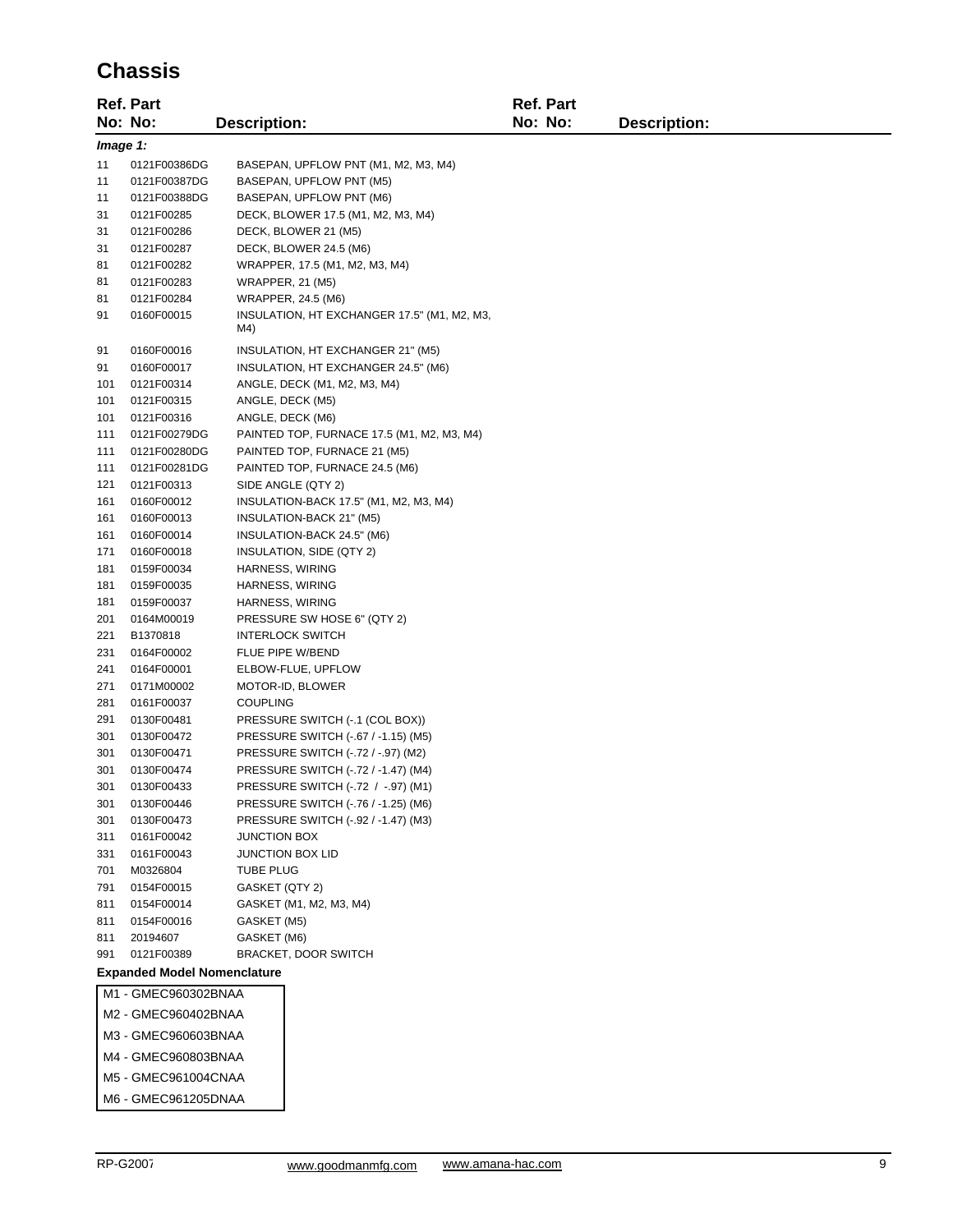## **Heat Exchanger / Manifold / Gas Valve**